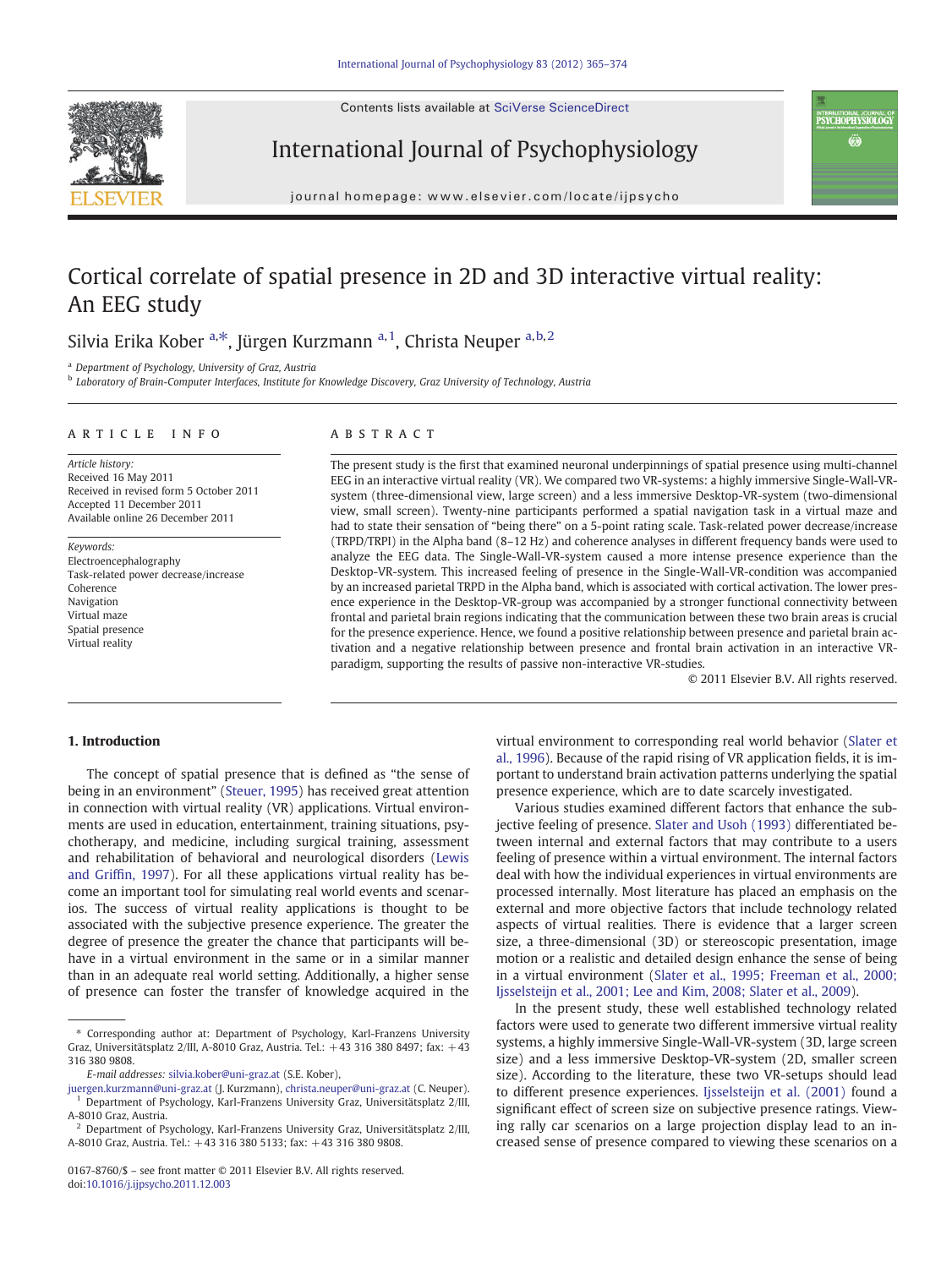20-inch screen. They argued that the screen size enhances the psychological impact of motion stimuli, because a larger portion of peripheral vision is being simulated. [Freeman et al. \(1999\)](#page--1-0) found that the presence experience is enhanced during stereoscopic stimulus presentation (3D). They argue that in a stereoscopic view more sensory information, like information about the depth structure, is available compared to a monoscopic view (2D).

There is a growing interest in neuronal underpinnings of presence although there are to date only a few studies investigating the neurophysiological correlates of spatial presence. Using electroencephalogram (EEG) recordings, [Baumgartner et al. \(2006\)](#page--1-0) were the first to examine cortical activity during different spatial presence experiences in virtual reality. In their study, the participants sat in front of a conventional computer screen and watched passively different virtual roller coaster scenarios. In a low presence condition, the subjects viewed a roller coaster cab driving through a horizontal roundabout track, whereas in a high presence condition, the subjects viewed a roller coaster ride with spectacular ups, downs, and loops. After the virtual roller coaster rides the participants had to rate their feeling of presence on a rating scale. An increased spatial presence experience was accompanied by an increased event-related desynchronization (ERD) in the Alpha band (8–13 Hz) reflecting increased cortical activation ([Pfurtscheller, 1989\)](#page--1-0) in parietal brain areas known to be involved in spatial navigation. A subsequent fMRI study with the same virtual roller coaster scenarios showed that presence is associated with activation of a distributed network [\(Baumgartner et al., 2008](#page--1-0)). This network includes the dorsal and ventral visual stream, the parietal cortex, the premotor cortex, mesial temporal areas, the brainstem, the thalamus and the dorsolateral prefrontal cortex (DLPFC). Particularly, the DLPFC seems to be a key node of this network. Hemodynamic responses in the DLPFC showed a strong negative correlation with the subjective feeling of presence in the virtual roller coaster scenarios. Additionally, they found a negative connectivity between activity in the right-sided DLPFC and parietal brain areas [\(Baumgartner et al., 2008](#page--1-0)).

Summing up, these prior neurophysiological studies revealed two brain areas which might be crucial for the presence experience in VR: The parietal lobe and the dorsolateral prefrontal cortex (DLPFC). Additionally, there is evidence that the connectivity between these two brain areas might play an important role in the presence experience.

Increased parietal brain activation is associated with an increased presence experience. Generally, the parietal lobe is associated with spatial processing and navigation, it provides an egocentric (bodycentered) representation of space and is involved in visuo-motor control [\(Maguire et al., 1998, 1999\)](#page--1-0). In spatial tasks, the Alpha (8–12 Hz) and Theta (4–8 Hz) frequency bands are the most extensively studied EEG oscillations. The use of an egocentric spatial reference frame (self-centered, body-centered) is associated with a relative Alpha desynchronization in parietal brain areas, whereas the use of an allocentric spatial reference frame (environment-centered, worldcentered) displays increased Alpha within cortical areas along the ventral pathway, including the temporal lobe [\(Plank et al., 2010](#page--1-0)). Theta power increases during spatial navigation, especially during processing of spatial cues or landmarks ([Kahana et al., 1999; Kober](#page--1-0) [and Neuper, 2011](#page--1-0)). Presence is also defined as egocentric spatial experience of virtual environments. Therefore, it is likely that parietal brain regions play an important role in this experience because these brain structures are involved in generating an egocentric view by integrating information from different sensory modalities to form a coherent representation of space coded in a body centered reference frame. Hence, such an egocentric view might be essential for the spatial presence experience in VR ([Baumgartner et al., 2008;](#page--1-0) [Jäncke et al., 2009\)](#page--1-0). [Baumgartner et al. \(2006\)](#page--1-0) maintained that the strength of activation in these parietal areas is important in determining spatial presence experience.

Increased activation in the DLPFC is associated with a decreased feeling of presence. The main function of the prefrontal cortex (PFC) is one of 'executive control', like regulatory and inhibitory control over emotions and behavior [\(Aron et al., 2004; Ridderinkhof et al.,](#page--1-0) [2004; Garavan et al., 1999\)](#page--1-0). Additionally, the DLPFC is highly anatomically connected to parietal brain regions [\(Croxson et al., 2005](#page--1-0)). Hence, [Jäncke et al. \(2009\)](#page--1-0) postulated that the DLPFC might modulate or down-regulate the activity of parietal brain areas and consequently the associated experience of presence. Supporting this hypothesis, [Baumgartner et al. \(2008\)](#page--1-0) found a negative connectivity between activity in the right-sided DLPFC and parietal brain areas, indicating that the DLPFC exercises control over parietal regions. Given the specific role played by parietal brain areas in egocentric processing of the visual environment, it is conceivable that the DLPFC is recruited as part of a strategy for regulating presence experience by constraining the egocentric processing of the VR stimulus display [\(Baumgartner et](#page--1-0) [al., 2008](#page--1-0)). It can also be assumed that by increasing the activation in the dorsal visual stream during strong presence experience with simultaneous diminished activation in the DLPFC, the brain prepares actions in the virtual world as if the brain actually responds to reallife situations. There is evidence that the dorsal visual stream and the connected parieto-frontal areas are strongly involved in action and movement control. Hence, the stronger the VR users are involved in the virtual world, the stronger they plan to act within the virtual environment ([Jäncke et al., 2009](#page--1-0)). Furthermore, [Baumgartner et al.](#page--1-0) [\(2006\)](#page--1-0) showed that children reported higher spatial presence experiences and demonstrated a different frontal activation pattern, compared to adults. In contrast to adults, children showed a decreased frontal brain activity. The authors argued that the increased spatial presence experience in children may result from the not fully developed control functions of the frontal cortex. Hence, in children the DLPFC could not down-regulate the activity of parietal brain areas and consequently children experienced a higher sense of presence compared to adults ([Baumgartner et al., 2006\)](#page--1-0). These findings give rise to the assumption that there might be a fronto-parietal network, which is associated with the subjective feeling of presence in virtual environments. The DLPFC seems to control the activity of this fronto-parietal network and consequently the resulting feeling of presence.

It remains unclear if the brain activation patterns found in noninteractive passive viewing VR-conditions during increased spatial presence [\(Baumgartner et al., 2006; Baumgartner et al., 2008](#page--1-0)) can be found in interactive virtual environments, too. There is evidence that the experience of presence becomes more convincing as media becomes more interactive [\(Ijsselsteijn and Riva, 2003\)](#page--1-0). Additionally, brain activation patterns may change if one can freely move around or has to solve cognitive problems, which would for example lead to activation in the motor and premotor cortex or to activation in the short and long-term memory system respectively. Hence, the question if the content of an interactive VR evokes similar frontal and parietal brain activation than passive viewing conditions is not answered yet ([Baumgartner et al., 2006](#page--1-0)). The present study pursued this question. We examined the relationship between spatial presence and cortical activation using multi-channel EEG in an interactive virtual environment, where the subjects could move freely through VR. The feeling of presence and its neuronal underpinnings were examined in two different immersive VR-systems. Manipulation of technology related factors (Single-Wall-VR-system: 3D, large screen size; Desktop-VR-system: 2D, smaller screen size) was used to guarantee that the two VR-conditions lead to different presence experiences. According to the literature, a 3D view combined with a larger screen size should enhance the feeling of presence more than a 2D view combined with a smaller screen size [\(Freeman et al., 1999; Ijsselsteijn](#page--1-0) [et al., 2001](#page--1-0)).

Concerning the neuronal underpinnings of presence in an interactive VR, we formulated the following hypotheses: If an enhanced